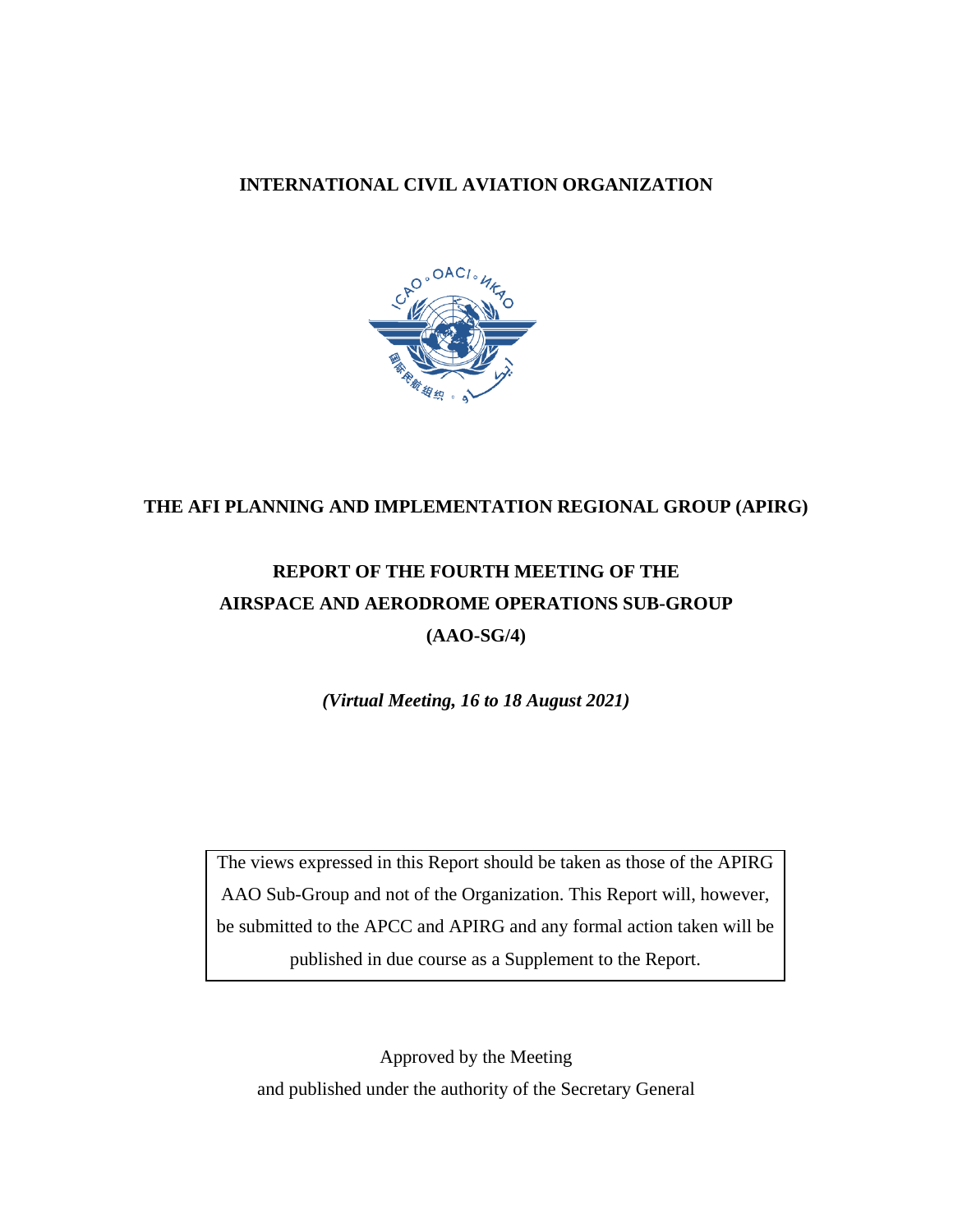## **TABLE OF CONTENTS**

| 1                |                                                                               |
|------------------|-------------------------------------------------------------------------------|
| $\boldsymbol{2}$ |                                                                               |
| 3                |                                                                               |
| 4.               |                                                                               |
| 5.               |                                                                               |
| 6.               |                                                                               |
| 7.               |                                                                               |
|                  |                                                                               |
|                  | AGENDA ITEM 1: ADOPTION OF THE AGENDA OF THE AAO-SG/4 AND ELECTION OF         |
|                  |                                                                               |
|                  | <b>AGENDA ITEM 2: REVIEW OF THE CONCLUSIONS/DECISIONS OF THE THIRD</b>        |
|                  | <b>MEETING OF AAO-SG AND THE APIRG/23 &amp; RASG-AFI/6 MEETING</b>            |
|                  |                                                                               |
|                  |                                                                               |
|                  |                                                                               |
|                  | AGENDA ITEM 5: AFI AIR NAVIGATION DEFICIENCIES DATABASE (AANDD)  13           |
|                  | AGENDA ITEM 6: TERMS OF REFERENCE (TOR), COMPOSITION AND FUTURE WORK          |
|                  |                                                                               |
|                  | <b>AGENDA ITEM 7: REVIEW OF THE DRAFT CONCLUSIONS/DECISIONS OF THE FOURTH</b> |
|                  | MEETING OF THE AERODROME AND AIRSPACE SUB-GROUP (AAO-SG/4)  14                |
|                  |                                                                               |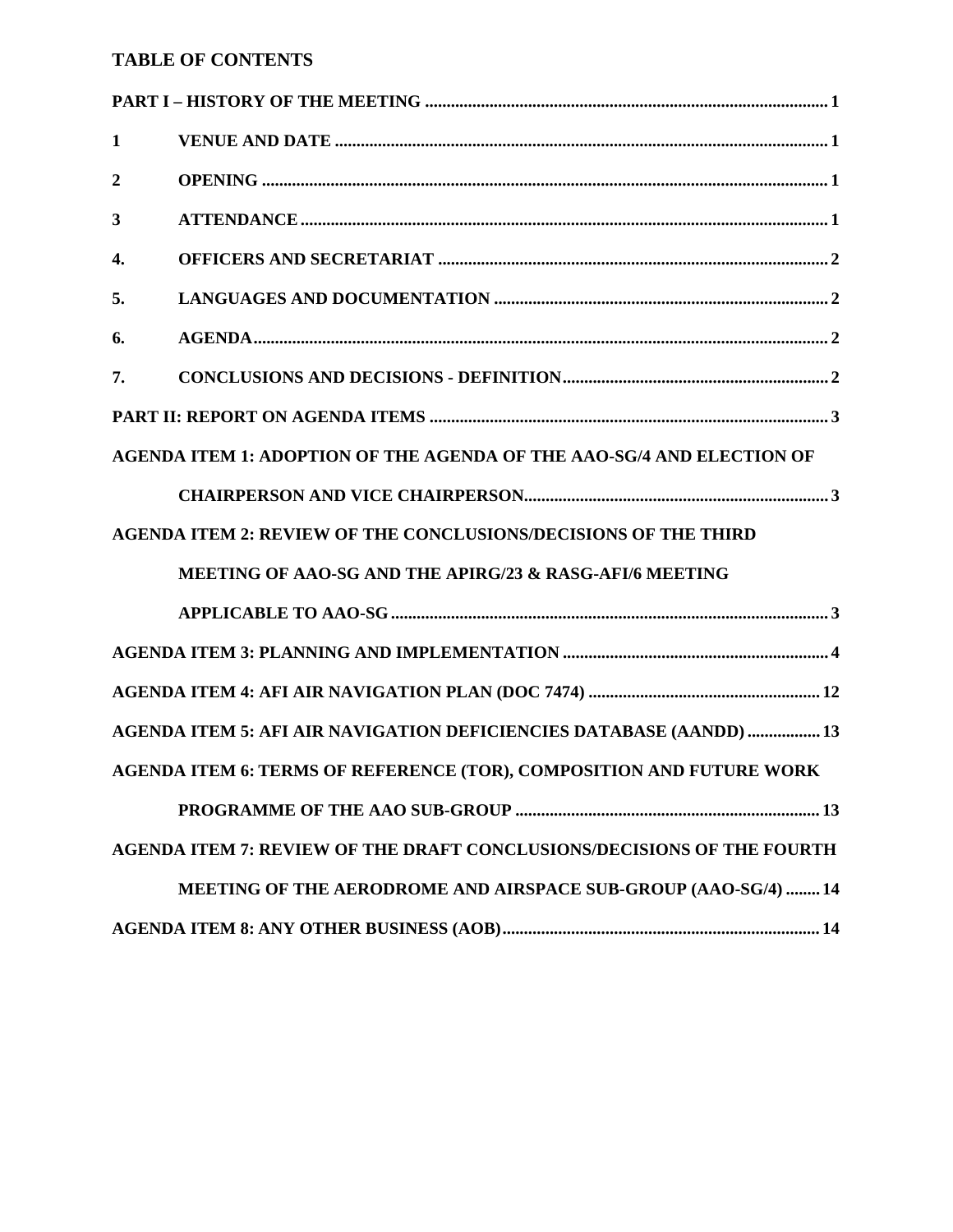# **LIST OF AAO-SG/4 DRAFT CONCLUSIONS AND DECISIONS**

| Draft Decision 4/01   | $\overline{\phantom{0}}$     | Election of the Chairperson and/or Vice-Chairperson                                          |
|-----------------------|------------------------------|----------------------------------------------------------------------------------------------|
| Draft Decision 4/02   | $\overline{\phantom{0}}$     | Implementation of the AFI ATM Master Plan (AAMP)                                             |
| Draft Conclusion 4/03 | $\overline{\phantom{0}}$     | Review of the AFI ATM Contingency Plan (AFI ATM CP)                                          |
| Draft Decision 4/04   | $\overline{\phantom{0}}$     | Review of the AFI ATM Contingency PLAN (AFI ATM CP)                                          |
| Draft Conclusion 4/05 | $\overline{\phantom{0}}$     | Implementation of the AFI Free Route Airspace (AFI FRA)                                      |
| Draft Decision 4/06   | $\overline{\phantom{0}}$     | Implementation of the AFI Free Route Airspace (AFI FRA)                                      |
| Draft Conclusion 4/07 | $\qquad \qquad -$            | Attainment of the AFI RVSM Airspace Target Level of Safety                                   |
| Draft Decision 4/08   | $\overline{\phantom{0}}$     | Establishment of an ARMA Publication website                                                 |
| Draft Decision 4/09   | $\qquad \qquad -$            | Improvement of Search and Rescue Services in the AFI Region                                  |
| Draft Conclusion 4/10 | $\overline{\phantom{0}}$     | Implementation of the AFI SSR CMP                                                            |
| Draft Conclusion 4/11 | $\overline{\phantom{0}}$     | ATS Competency Study (ATSCS)                                                                 |
| Draft Conclusion 4/12 | $\overline{a}$               | Optimization of the ATS Route Structure in the AFI En-Route<br>Airspace                      |
| Draft Decision 4/13   | $\qquad \qquad \blacksquare$ | <b>Improved PBN Implementation</b>                                                           |
| Draft Conclusion 4/14 | $\overline{\phantom{0}}$     | Adoption of a Formalized SAT Structure and Handbook                                          |
| Draft Conclusion 4/15 | $\overline{\phantom{0}}$     | Enhanced Implementation of Civil/Military Cooperation                                        |
| Draft Conclusion 4/16 | $\overline{\phantom{0}}$     | <b>GRF</b> Implementation and Monitoring                                                     |
| Draft Decision 4/17   | $\overline{\phantom{0}}$     | Information Sharing among All Airport Stakeholders, as an<br>Enabler for ACDM Implementation |
| Draft Conclusion 4/18 | $\overline{\phantom{a}}$     | <b>Building Back Better Air Navigation Systems</b>                                           |
| Draft Decision 4/19   | $\qquad \qquad -$            | <b>Building Back Better Air Navigation Systems</b>                                           |
| Draft Decision 4/20   | $\overline{\phantom{a}}$     | Implementation of sixth Edition of the GANP within the AFI<br>Region                         |
| Draft Decision 4/21   |                              | Terms of Reference (ToR), composition and future work<br>programme of the AAO Sub-Group      |

# **List of Appendices:**

| Appendix 1 | - List of Participants                                                                |
|------------|---------------------------------------------------------------------------------------|
| Appendix 2 | - Status of Implementation of APIRG Conclusions and Decisions applicable<br>to AAO-SG |
| Appendix 3 | - Draft AFI ATM Contingency Plan Version 2                                            |
| Appendix 4 | - AFI FRA CONOPS                                                                      |
| Appendix 5 | - Draft AFI SAR Plan                                                                  |
| Appendix 6 | - SAT structure and Handbook                                                          |
| Appendix 7 | - Aerodrome Operations Projects                                                       |
| Appendix 8 | - AAO-SG Terms of Reference (ToR)                                                     |
| Appendix 9 | - AAO-SG Work Programme                                                               |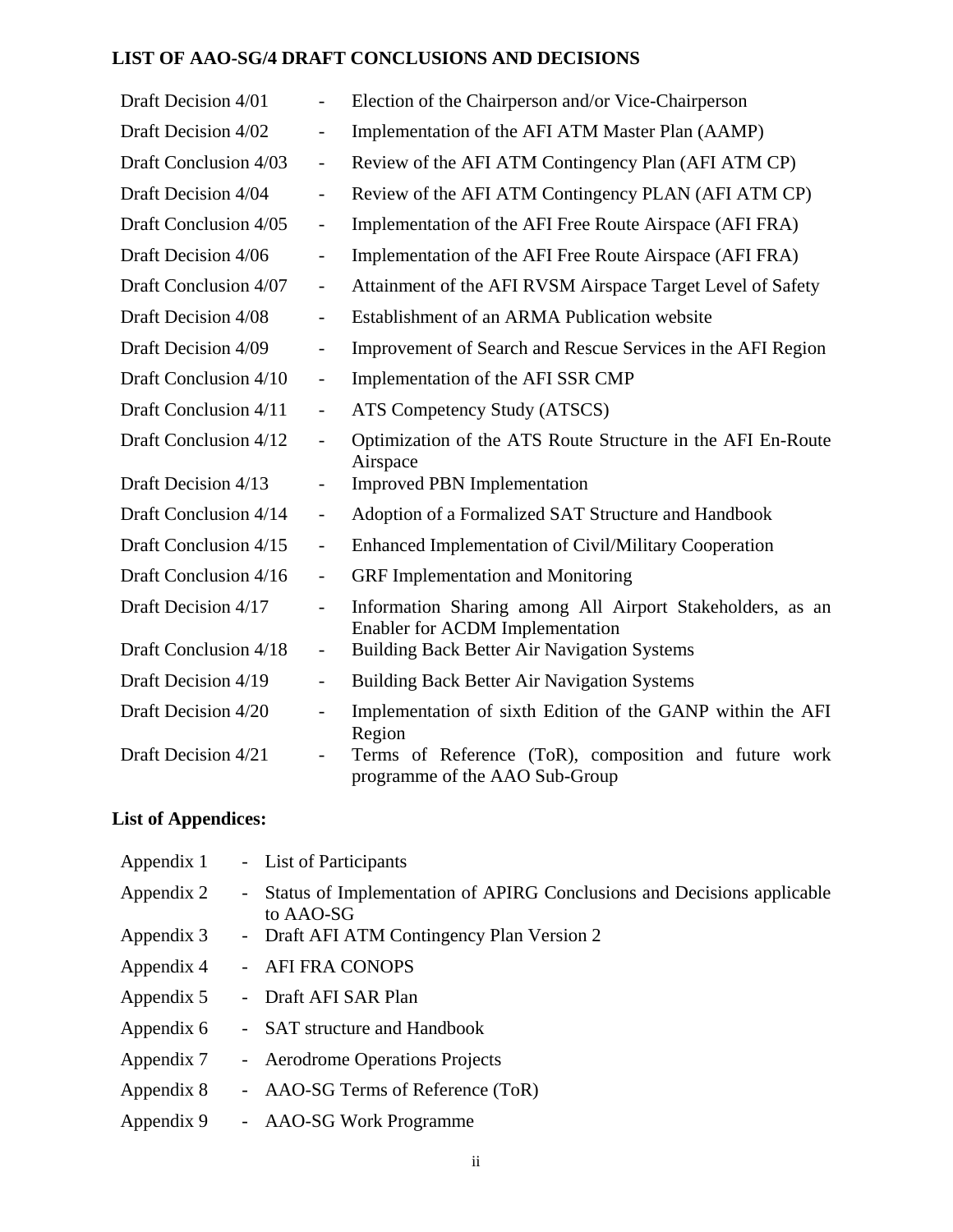Appendix 10 - Draft Conclusions and Decisions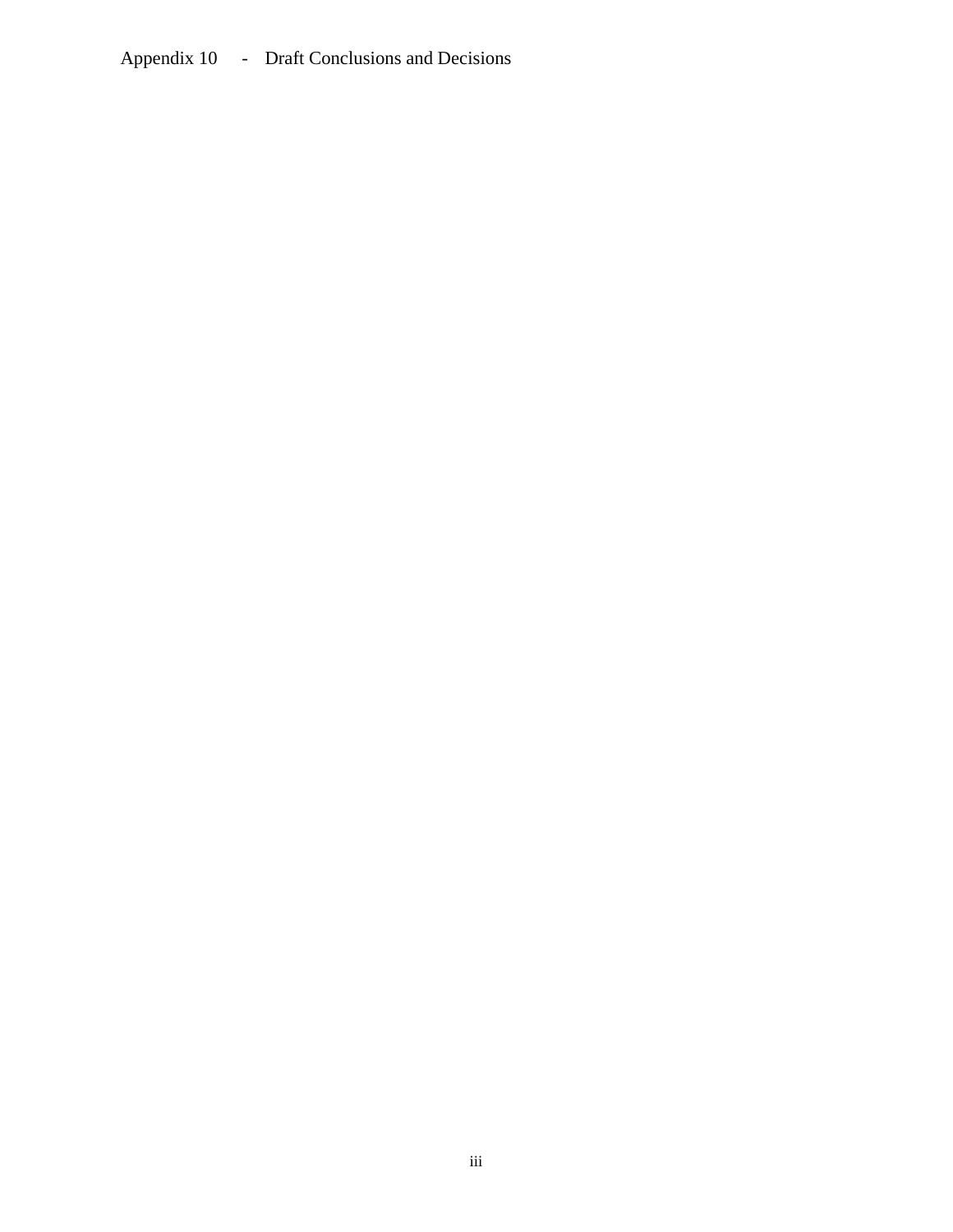## <span id="page-4-0"></span>**PART I – HISTORY OF THE MEETING**

# <span id="page-4-1"></span>**1 VENUE AND DATE**

1.1 The Fourth Meeting of the APIRG Airspace and Aerodrome Operations Sub-Group (AAO-SG/4) was held virtually, from 16 to 18 August 2021.

# <span id="page-4-2"></span>**2 OPENING**

2.1 Mr. Prosper Zo'o Minto'o, Regional Director, Western and Central Africa Regional Office officially opened the Meeting. Mr. Barry Kashambo, Regional Director, Eastern and Southern African Regional Office attended the meeting. In his remarks, Mr. Zo'o Minto'o thanked the participants as well as their respective Administrations for facilitating their attendance in spite of the current COVID-19 pandemic challenges, which had devastated the aviation sector.

2.2 Mr. Zo'o Minto'o recalled that the Airspace and Aerodrome Operations sub-group (AAO-SG) was established with specific terms of reference, focused on project implementation approach, related to airspace safety and efficiency, and aerodrome operations, all of which are linked to Performance Based Navigation (PBN), ASBU implementation and compliance with ICAO Standards and Recommended Practices.

2.3 Mr. Zo'o Minto'o thanked Mr. Simon Zwane and Mr. Mbodj Ndoudory Aliou, outgoing Chairperson and Vice-Chairperson (whose terms had been extended in August 2020 by the AAO-SG/3 for one more year), for the job well done and the support provided to the Subgroup. He reminded the meeting to hold election of the Bureau of the Sub-Group to serve for the next two years. He went ahead and identified the following items as key areas for consideration by the subgroup during the deliberations.

- a) The need to develop strategies to fast-track the implementation of ASBU modules and projects.
- b) Implementation APIRG Conclusions and Decisions applicable to the AAO-SG for the strengthening of air navigation system;
- c) Updating of the minimum reporting areas and the Air Navigation Deficiencies management process;
- d) Updating and alignment of the AFI Air Navigation Plan to the sixth Edition of the Global Air Navigation Plan.

2.4 Mr. Zo'o Minto'o commended the coordination among ICAO Regional Offices, States, Organizations (IATA, ARMA, CANSO, ACI, IFALPA and IFATCA), Operators and Service Providers (ASECNA, ATNS,), in the past and asked the team to continue in the same spirit.

2.5 He finally called for a harmonised approach in addressing emerging issues and need to ensure cost effective approach in taking action on agreed decisions and conclusions with expertise support from States and international organizations.

# <span id="page-4-3"></span>**3 ATTENDANCE**

3.1 One hundred and ninety nine (199) participants from thirty-six ESAF and WACAF States and four international organizations, namely, IATA, CANSO, ASECNA, and ATNS attended the meeting.

3.2 The List of Participants is at **Appendix 1** to the Report.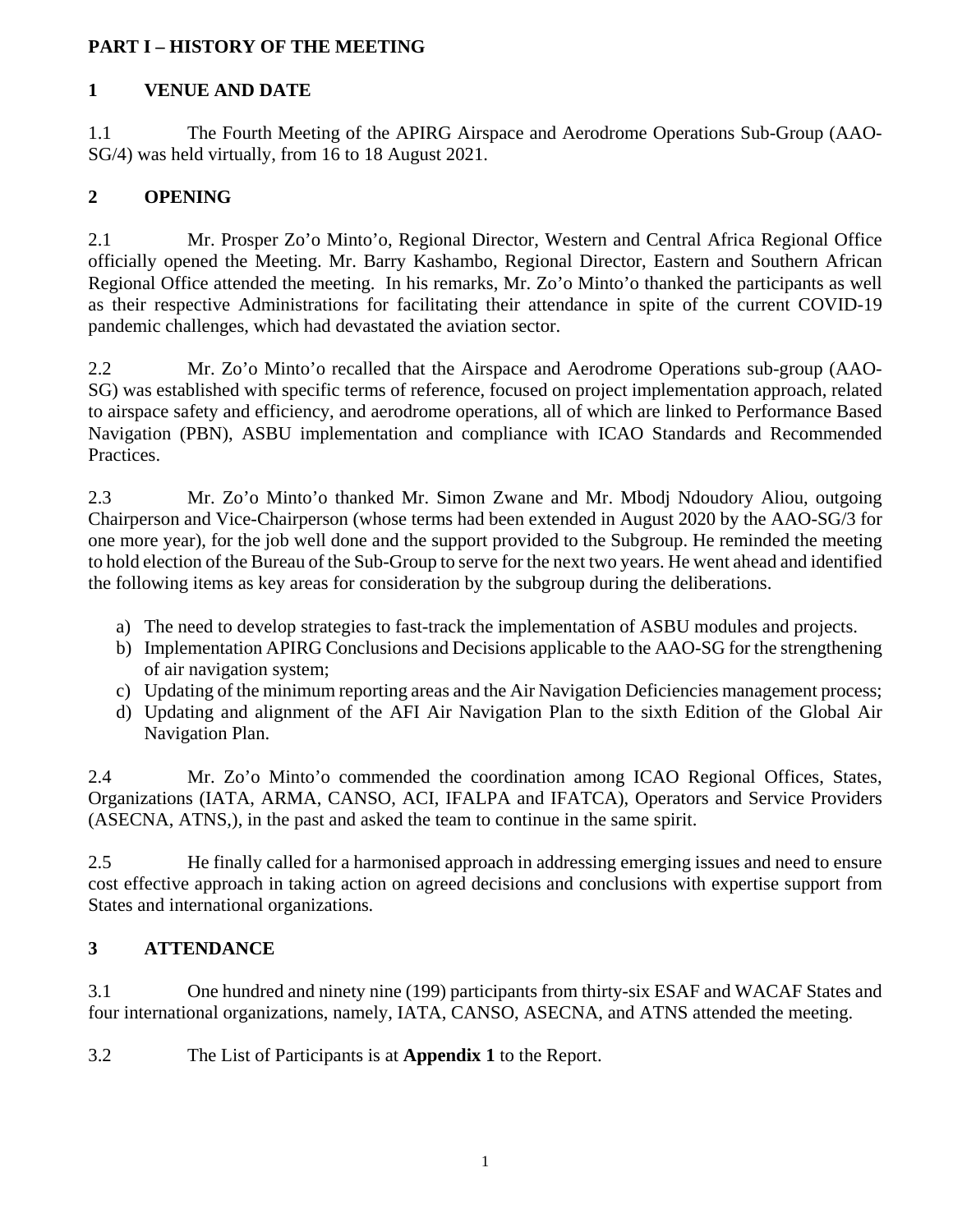#### <span id="page-5-0"></span>**4. OFFICERS AND SECRETARIAT**

4.1 The meeting was chaired by Mr. Billy Diabasenga Kusuamina, Head of Air Navigation Division, "Régie des Voies Aériennes", Democratic Republic of Congo as Chairperson and Mr. Nathan Kaluba, Senior Aerodrome Inspector, Zambia Civil Aviation Authority, Republic of Zambia as Vice Chairperson of the AAO-SG. Mr. Elisha Omuya, Regional Officer AGA ESAF, assisted by Mr. Albert Taylor, Regional Officer ATM/SAR WACAF, and Ms. Keziah Ogutu, Regional Officer ATM/SAR ESAF, was the Secretary of the meeting.

#### <span id="page-5-1"></span>**5. LANGUAGES AND DOCUMENTATION**

5.1 The discussions were conducted in English and French languages and the meeting's documentation was also issued in both languages, to the extent possible. Translation and simultaneous interpretation services were also provided.

#### <span id="page-5-2"></span>**6. AGENDA**

| 6.1                            | The following Agenda was adopted:                                                                                                                                                                                                                              |
|--------------------------------|----------------------------------------------------------------------------------------------------------------------------------------------------------------------------------------------------------------------------------------------------------------|
| Agenda Item 1                  | Adoption of the Agenda and Election of Chairperson and Vice Chairperson of the<br>AAO-SG                                                                                                                                                                       |
| Agenda Item 2                  | Review of the APIRG Conclusions/Decisions applicable to the AAO-SG                                                                                                                                                                                             |
| Agenda Item 3<br>Agenda Item 4 | Planning and implementation (Projects and ASBU Modules)<br>Airspace (safety, capacity and efficiency)<br>3.1<br>Aerodrome Operations (safety, capacity and efficiency)<br>3.2<br>Other Air Navigation Initiatives<br>3.3<br>AFI Air Navigation Plan (Doc 7474) |
| Agenda Item 5                  | <b>AFI Air Navigation Deficiencies Database</b>                                                                                                                                                                                                                |
| Agenda Item 6                  | Terms of Reference (TOR), Composition and Future Work Programme of the AAO-<br>SG                                                                                                                                                                              |
| Agenda Item 7                  | Review of the Draft AAO-SG/3 Conclusions/Decisions                                                                                                                                                                                                             |
| Agenda Item 8                  | Any Other Business (AOB)                                                                                                                                                                                                                                       |

# <span id="page-5-3"></span>7. **CONCLUSIONS AND DECISIONS - DEFINITION**

7.1 All APIRG Sub-Groups and Project Teams record their actions in the form of *Conclusions* and *Decisions* with the following significance:

- a) **Conclusions** deal with the matters which, in accordance with the Group's terms of reference, merit directly the attention of States on which further action will be initiated by ICAO in accordance with established procedures; and
- b) **Decisions** deal with matters of concern only to the APIRG and its contributory bodies.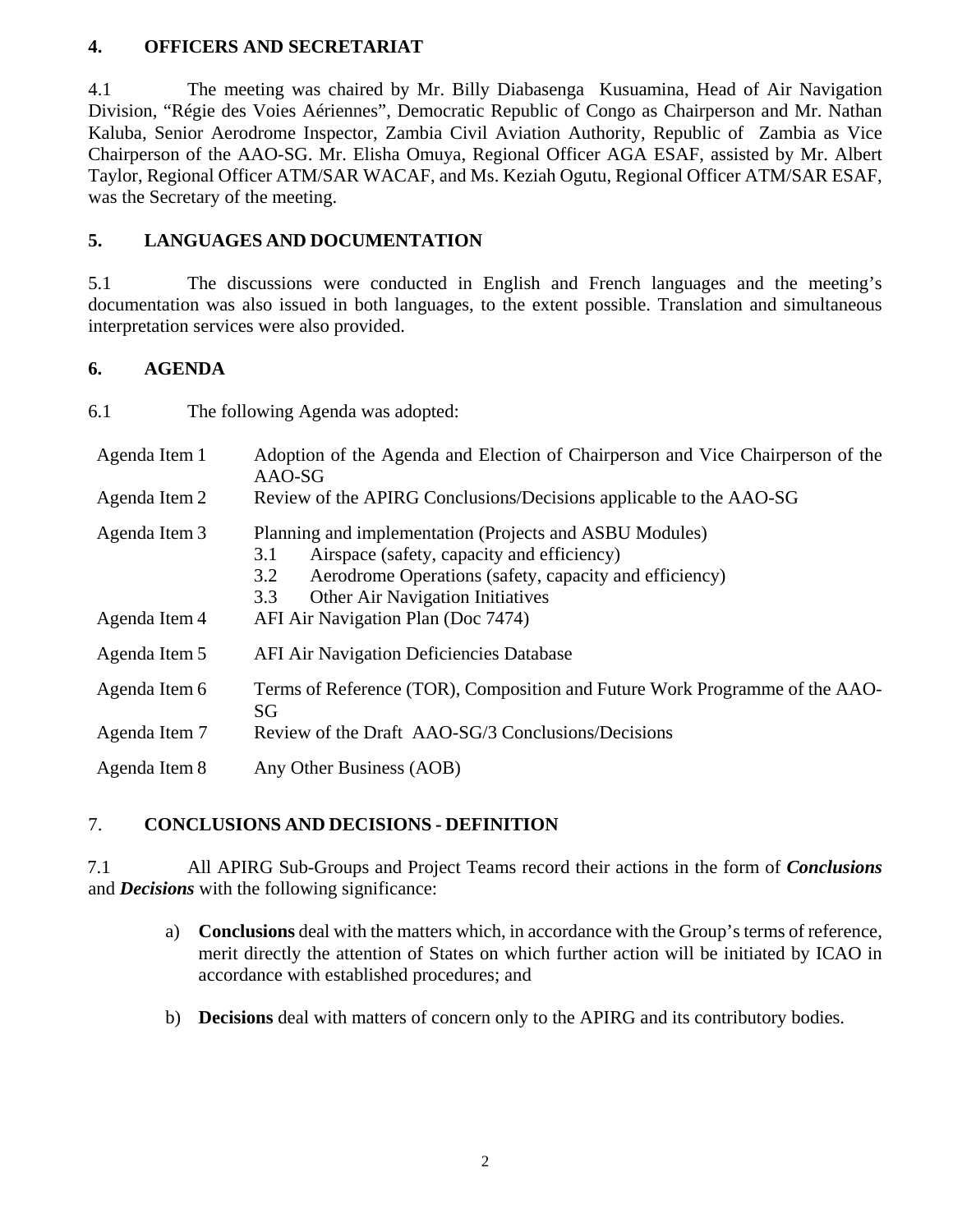## <span id="page-6-0"></span>**PART II: REPORT ON AGENDA ITEMS**

## <span id="page-6-1"></span>**AGENDA ITEM 1: ADOPTION OF THE AGENDA OF THE AAO-SG/4 AND ELECTION OF CHAIRPERSON AND VICE CHAIRPERSON**

1.1 The meeting reviewed the proposed agenda for the Fourth Meeting of the APIRG Airspace and Aerodrome Operations Sub-Group (AAO-SG/4), copy of which had been forwarded to States and international organizations as an attachment to the invitation State Letter. The agenda was adopted without changes as indicated in *paragraph 6* of the *History of the Meeting*.

1.2 The meeting recalled that the AAO-SG/3, held virtually, from 3 to 5 August 2020, extended for one more year the terms for Mr. Simon Zwane, from South Africa, as Chairperson and Mr. Mbodj Ndoudory Aliou, from Mauritania as Vice-Chairperson due to the unusual situation created by COVID-19.

1.3 Subsequently, the meeting elected for the next two years, Mr. Billy Diabasenga Kusuamina, Head of Air Navigation Division, "Régie des Voies Aériennes", Democratic Republic of Congo, as Chairperson and Mr. Nathan Kaluba, Senior Aerodrome Inspector, Zambia Civil Aviation Authority, Republic of Zambia, as Vice Chairperson of the AAO-SG.

1.4 Messrs. Billy Diabasenga and Nathan Kaluba were appreciative of the confidence entrusted to them and pledged their commitment to fully discharge their responsibilities in ensuring that the proceedings of the Sub-Group are guided and managed effectively, in order to achieve the desired outcome. The CAA DRC representative thanked the meeting on behalf of the State for electing the two officials. The meeting was requested to encourage female members to take the leadership positions in future. The meeting therefore agreed on the following Draft Decision:

## **Draft Decision 4/01: Election of the Chairperson and Vice-Chairperson**

*That, in order to guide the discussions of the Sub-Group, Mr. Billy Diabasenga (Democratic Republic of Congo) and Mr. Nathan Kaluba (Zambia) were elected as Chairperson and Vice Chairperson of the Sub-Group, respectively.*

#### <span id="page-6-2"></span>**AGENDA ITEM 2: REVIEW OF THE CONCLUSIONS/DECISIONS OF THE THIRD MEETING OF AAO-SG AND THE APIRG/23 & RASG-AFI/6 MEETING APPLICABLE TO AAO-SG**

2.1 The meeting reviewed the list of APIRG and RASG-AFI Conclusions and Decisions applicable to the AAO Sub-Group. The Twenty-Third Meeting of the AFI Planning and Implementation Regional Group (APIRG/23) held virtually and jointly with the Sixth Meeting of the Regional Aviation Safety Group (RASG-AFI/6) from 23 November to 2 December 2020 adopted twenty-five (25) Conclusions and five (5) Decisions applicable to the AAO-SG.

2.2 The meeting noted that the small working group (SWG) led by Nigeria established at AAO-SG/3 and tasked to follow up and update the status of implementation of APIRG and RASG-AFI Conclusions and Decisions applicable to the AAO Sub-Group was unable to complete the task. The SWG experienced logistical challenges mainly as most of the members were already committed to other APIRG projects.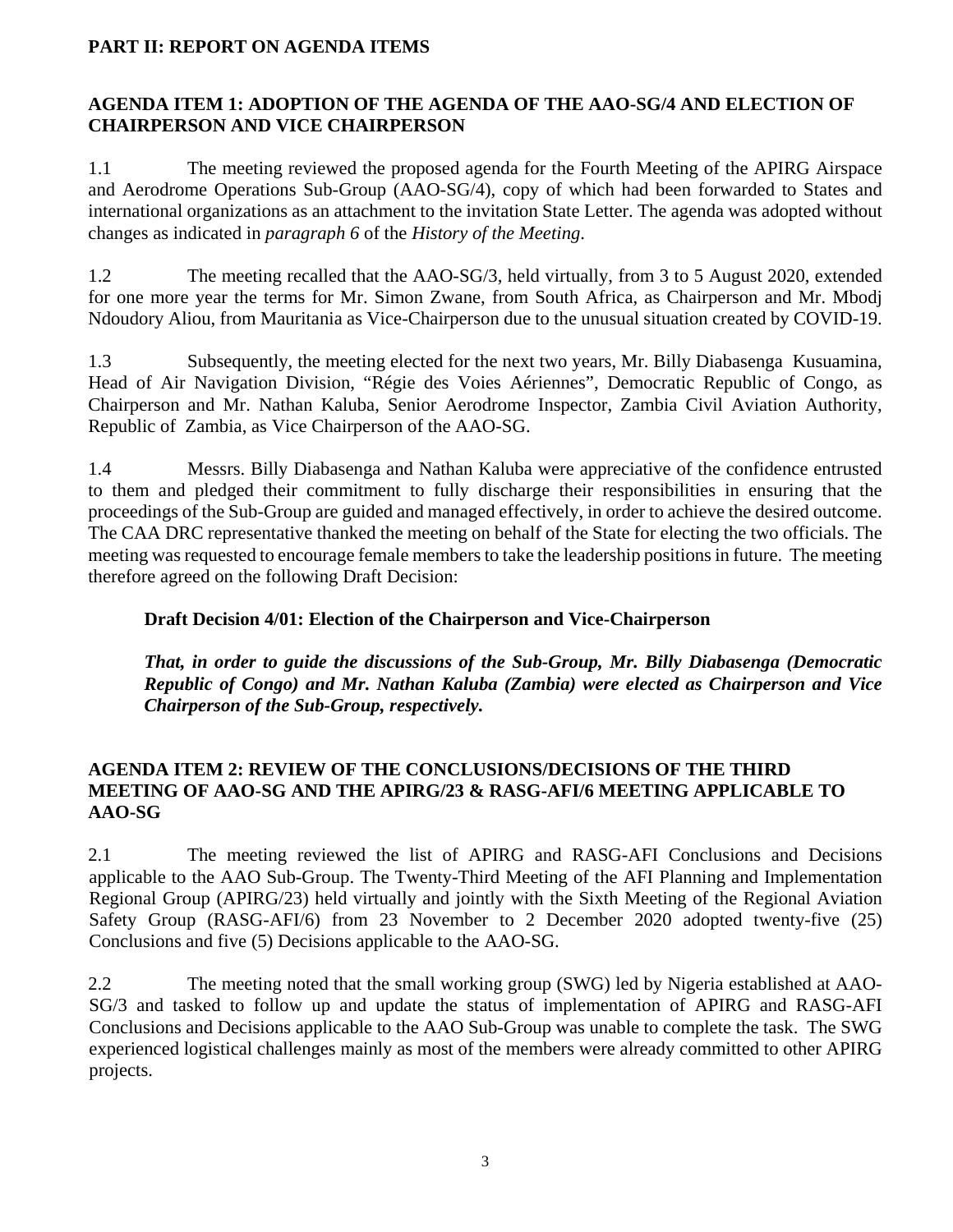2.3 In order to ensure continuous reporting on the implementation status, the subgroup shall propose the mechanism for reporting status of implementation of APIRG Conclusions and Decisions for purposes of harmonization through appointed Focal points for coordination..

2.4 The updated status of implementation of APIRG Conclusions and Decisions is at **Appendix 2** to this Report.

# <span id="page-7-0"></span>**AGENDA ITEM 3: PLANNING AND IMPLEMENTATION**

# *Airspace (Safety, Capacity and Efficiency)*

# **ATM Master Plan**

3.1 The meeting was updated on the progress made by the AFI ATM Master Plan – Project Management Team (AAMP PMT) in the development of the AFI ATM Vision 2045 document, future AFI Concept of Operations (AFI CONOPS) and AFI ATM Master Plan (AAMP). The development of the three documents are approximately at 50% completeness. The meeting however noted that there is still significant content review and refinement required to ensure maturity and AFI-centric products. The PMT highlighted that participation by many State members in the project activities had been predominantly low since project inception, leading the majority of the milestones in line with the AAMP-PMT work programme remaining incomplete. The meeting therefore noted that in order to complete the development of the Vision document (CONOPS and the Master plan), States and/or organizations shall confirm the availability of previously nominated project members or nominate suitable alternatives to the project.

3.2 In order to support the tracking of the project activity and participation in the outstanding two project tasks, a steering team made up of six AAMP-PMT members was formulated. The steering team's main task being to coordinate and facilitate project activities and ensure that the undertaking is continuously developing towards maturity. The meeting therefore formulated the following Conclusion:

# **Draft Conclusion 4/02: Implementation of the AFI ATM Master Plan (AAMP)**

*That, to enable the completion of the AFI ATM Master Plan (AAMP), The Vision Document and the ATM Concept of Operations (CONOPS) document:*

- *a) States/Organizations to confirm by 31 December 2021, the availability of previously nominated AFI ATM Master Plan (AAMP) project members to continue with the project or nominate suitable alternatives and ensure their effective participation as project team members; and*
- *b) The Secretariat in coordination with the project team to present the first draft of the AFI ATM Master Plan to APIRG/24 for endorsement at APIRG 24.*

# **Review of the AFI ATM Contingency Plan (AFI ATM CP)**

3.3 The meeting discussed the outlined progress on the ongoing AFI Regional Contingency Plan review and the implementation status of the AFI ATM CP. The meeting noted that in order to ensure the review of the AFI ATM CP, a virtual workshop on AFI Regional Contingency Plan Review and Implementation Coordination, was held from 2 to 4 June 2021.

3.4 The meeting reviewed the proposed changes in the revised AFI ATM Contingency Plan and urged States to review and harmonize their National ATM Contingency Plan with the reviewed AFI ATM CP once adopted.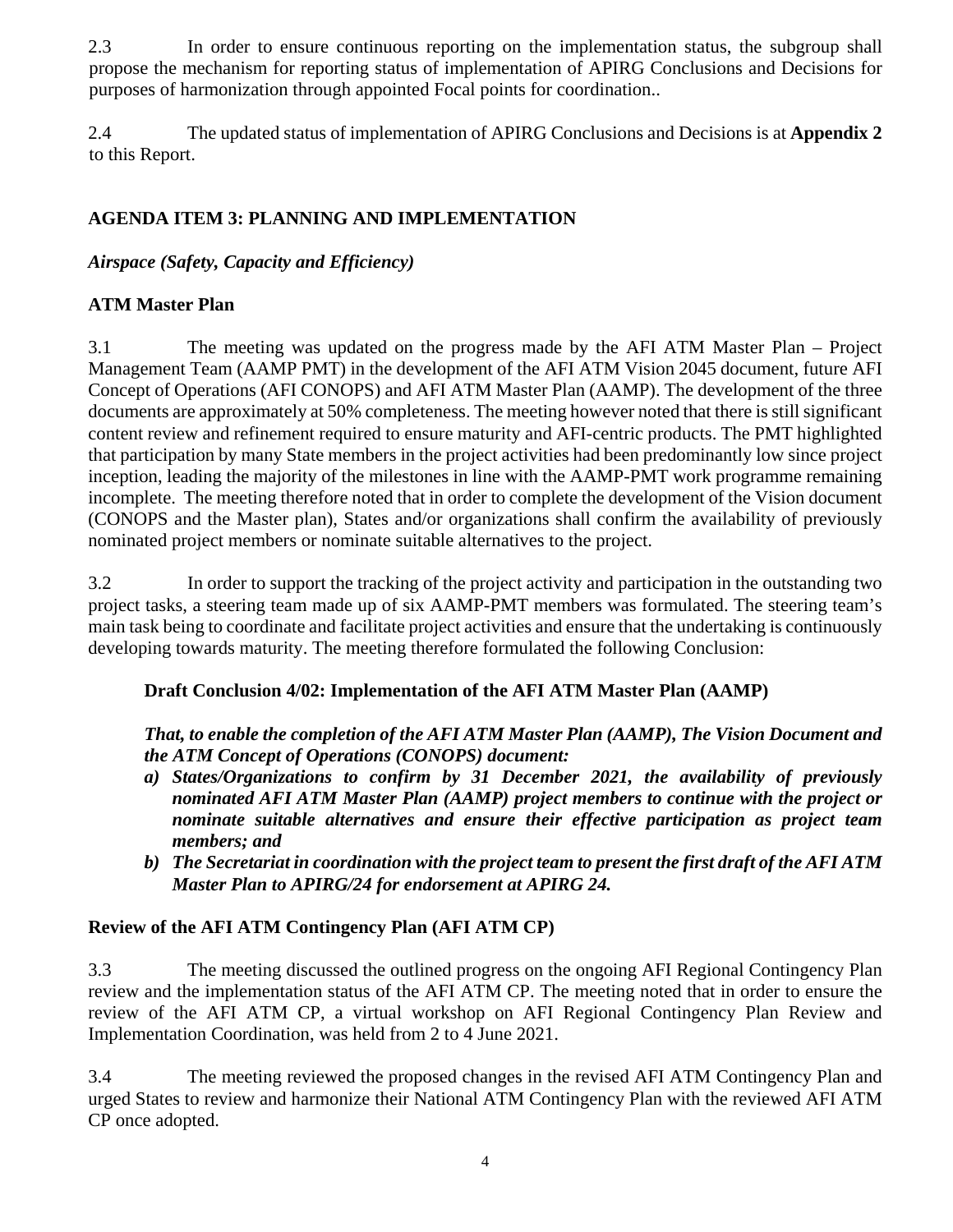3.5 The meeting reminded States of the requirement to publish National ATM CPs in State AIPs and relevant websites and afterwards link them to the contingency plan webpage of accredited ICAO Regional Office. The meeting was finally informed that the AFI ATM Contingency Review Team in collaboration with Secretariat had completed the Draft AFI ATM Contingency Plan Version 2 as in **Appendix 3** to this report. The meeting therefore formulated the following Conclusion and Decision:

# **Draft Conclusion 4/03: Review of the AFI ATM Contingency Plan (AFI ATM CP)**

*That, to ensure the availability of information pertaining to the AFI region contingency plans:*

- *a) States that have not done so, are urged to review and publish their National ATM CP, and forward the signed copies to ICAO Regional Offices by 31 December 2021; and*
- *b) States to establish and link their National ATM Contingency Plans to the ICAO Webpage of ATM Contingency Plans, by 31 December 2021.*

**Draft Decision 4/04: Review of the AFI ATM Contingency Plan (AFI ATM CP)**

*That, in order to ensure the availability of information pertaining to the AFI region contingency plans, the Second Version of the AFI ATM Contingency Plan in Appendix 3 is endorsed.*

## **AFI Free Route Airspace (AFI FRA)**

3.6 The meeting was updated on the work of the **AFI Free Route Airspace Project Management Team (AFI FRA PMT).** The meeting noted that although COVID-19 had negatively affected the aviation industry, some States had implemented plannable direct routes in order to assist with operational recovery. The meeting also noted that the implementation of FRA in AFI will be a step-by-step process starting with plannable direct route publications, and that these publications need to be regularly updated by ANSPs. In order to have a harmonized and an AFI region-wide implementation, AFI States were urged to incorporate the FRA concept **in Appendix 4** in their national airspace organization and air traffic management master plans.

3.7 The meeting was informed of the GAP analysis checklist developed to provide an overall picture of possible challenges to be addressed during FRA implementation. The Monkey Survey can be also used through the following link

**[https://www.surveymonkey.com/r/Preview/?sm=3CzP166ETNuFuWD9Otd2CNEEJJetf9yXt\\_2FW](https://www.surveymonkey.com/r/Preview/?sm=3CzP166ETNuFuWD9Otd2CNEEJJetf9yXt_2FWdFyCzfsWZO7XUx_2B_2BWJ6iyGBKFfJKJ) [dFyCzfsWZO7XUx\\_2B\\_2BWJ6iyGBKFfJKJ](https://www.surveymonkey.com/r/Preview/?sm=3CzP166ETNuFuWD9Otd2CNEEJJetf9yXt_2FWdFyCzfsWZO7XUx_2B_2BWJ6iyGBKFfJKJ)**

3.8 The meeting therefore formulated the following Conclusion and Decision:

# **Draft Conclusion 4/05: Implementation of the AFI Free Route Airspace (AFI FRA)**

*That, in order to foster a harmonized implementation of the AFI FRA within the stipulated timelines, States that have not already done so, to complete the FRA Gap Analysis checklist and forward to ICAO Regional Offices as a matter of urgency, using the provided survey tool: [https://www.surveymonkey.com/r/Preview/?sm=3CzP166ETNuFuWD9Otd2CNEEJJetf9yXt\\_2](https://www.surveymonkey.com/r/Preview/?sm=3CzP166ETNuFuWD9Otd2CNEEJJetf9yXt_2FWdFyCzfsWZO7XUx_2B_2BWJ6iyGBKFfJKJ) [FWdFyCzfsWZO7XUx\\_2B\\_2BWJ6iyGBKFfJKJ](https://www.surveymonkey.com/r/Preview/?sm=3CzP166ETNuFuWD9Otd2CNEEJJetf9yXt_2FWdFyCzfsWZO7XUx_2B_2BWJ6iyGBKFfJKJ)*

**Draft Decision 4/06: Implementation of the AFI Free Route Airspace (AFI FRA)**

*That, in order to foster a harmonized implementation of the AFI FRA within the stipulated timelines, the meeting endorse the draft AFI FRA CONOPS in Appendix 4,*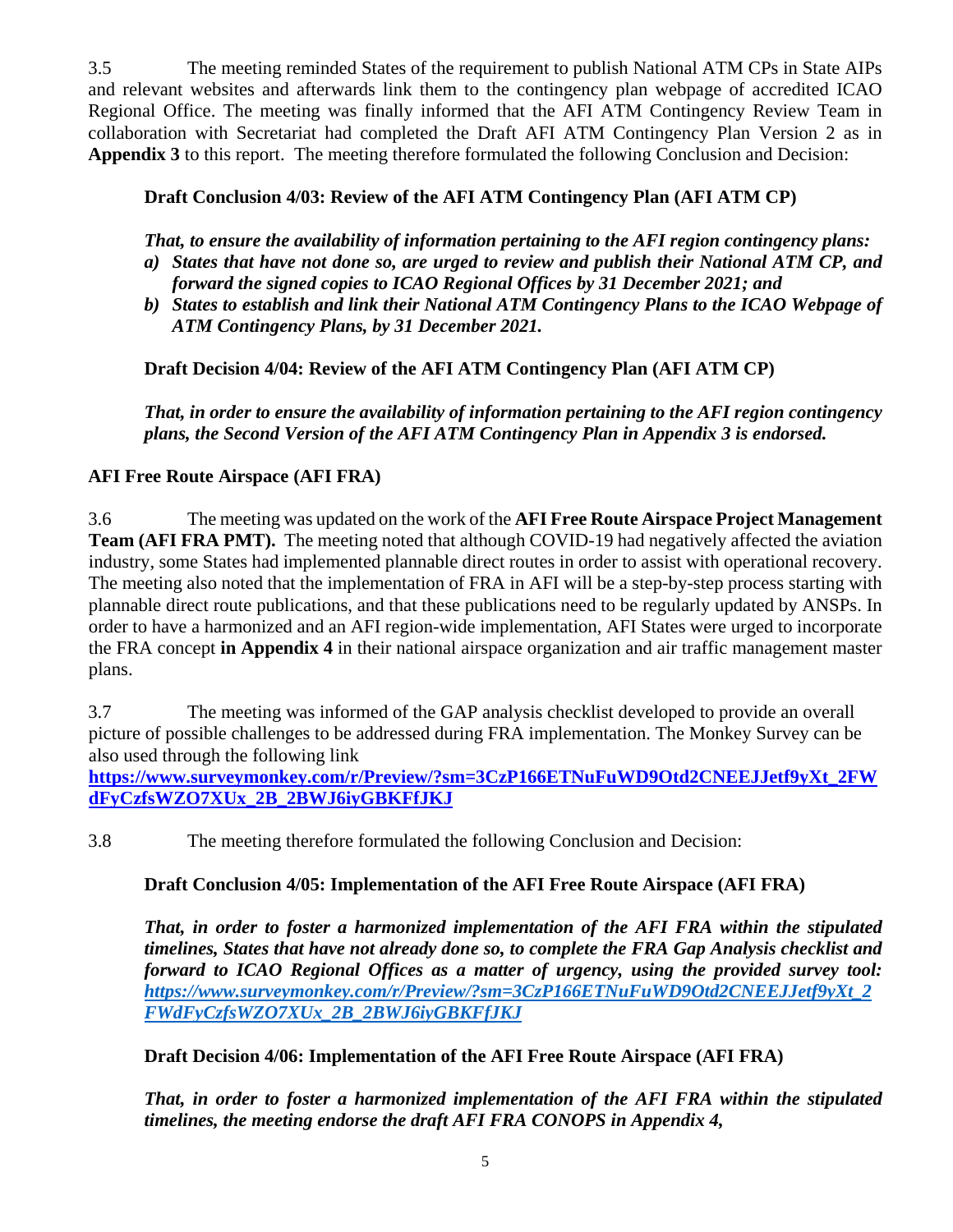## **ARMA RVSM and Operational Safety**

3.9 The meeting received the full report for RVSM Safety in the Africa Indian Ocean Region (AFI) airspace which contained results of the 2019 Collision Risk Assessment 14, Monitoring Burden for the AFI Region, Implementation progress for Strategic Lateral Offset Procedure (SLOP), and Identification of Non- Approved aircraft operating outside of the AFI Region.

3.10 The meeting endorsed ARMA's request for establishment of a link within the ICAO website for the publication of essential information from ARMA including on RVSM and PBCS**.** 

3.11 The meeting noted that although all operators that operate or intend to operate in airspace where RVSM is applied are required to participate in the RVSM monitoring program, not all of the operators are doing so. The meeting therefore urged States to ensure the active participation by their national air operators in the programme.

3.12 The meeting expressed concern over the high incidences of Large Height Deviations (LHD) due to lack of coordination among ATS units in the Horn of Africa and urged for urgent action to be taken in order to address the deviations.

3.13 The meeting took note of the improvement made in reporting by States in the last one year, which resulted in bringing the CRA value to the lowest level achieved in the last nine years as indicated in the table below:

| <b>CRA</b>           | $N_{az}^{total}$       | <b>TOTAL VERTICAL TLS</b><br><b>EXCEEDED BY A FACTOR OF</b> |
|----------------------|------------------------|-------------------------------------------------------------|
| <b>CRA 14 2019</b>   | $10.9 \times 10^{-9}$  | 3.3                                                         |
| <b>CRA 13 2018</b>   | $75.4 \times 10^{-9}$  | 15.0                                                        |
| <b>CRA 12 2017</b>   | $58.6 \times 10^{-9}$  | 11.7                                                        |
| <b>CRA 11 2016</b>   | $36.4 \times 10^{-9}$  | 7.3                                                         |
| <b>CRA 10 2015</b>   | $141.2 \times 10^{-9}$ | 28.2                                                        |
| <b>CRA 9 2014</b>    | $63.7 \times 10^{-9}$  | 12.7                                                        |
| <b>CRA 8 2013</b>    | $31.4 \times 10^{-9}$  | 6.3                                                         |
| <b>CRA 7 2012</b>    | $8.0 \times 10^{-9}$   | $1.6\phantom{0}$                                            |
| <b>CRA 6 2011</b>    | $23.2 \times 10^{-9}$  | 4.7                                                         |
| <b>CRA 5 2010</b>    | $33.0 \times 10^{-9}$  | 6.6                                                         |
| POSC CRA (2008-2009) | $31.2 \times 10^{-9}$  | 6.2                                                         |

#### **COLLISION RISK ASSESSMENT 14: AFRICA INDIAN OCEAN REGION**

| AFI Airspace – estimated annual flying hours = 552 755.72 hours<br>(note: estimated hours based on Dec 2019 traffic sample data) |                        |                      |                            |  |  |  |
|----------------------------------------------------------------------------------------------------------------------------------|------------------------|----------------------|----------------------------|--|--|--|
| <b>Source of Risk</b>                                                                                                            | <b>Risk Estimation</b> | <b>TLS</b>           | <b>Remarks</b>             |  |  |  |
| CRA 13 Total                                                                                                                     | $75.4 \times 10^{9}$   | $5.0 \times 10^9$    | Above TLS                  |  |  |  |
| Risk(Previous)                                                                                                                   |                        |                      |                            |  |  |  |
| <b>Technical Risk</b>                                                                                                            | $7.47 \times 10^{-10}$ | $2.5 \times 10^{-9}$ | <b>Below Technical TLS</b> |  |  |  |
| <b>Operational Risk</b>                                                                                                          | $10.1 \times 10^{-9}$  |                      |                            |  |  |  |
| <b>CRA 14 Total Risk</b>                                                                                                         | $10.9 \times 10^{-9}$  | $5.0 \times 10^{-9}$ | <b>Above TLS</b>           |  |  |  |

3.14 In support of continued reduction of the CRA value, ARMA urged the States that have not done so to implement SLOP by 30 June 2022. The meeting therefore formulated the following Conclusion and Decision: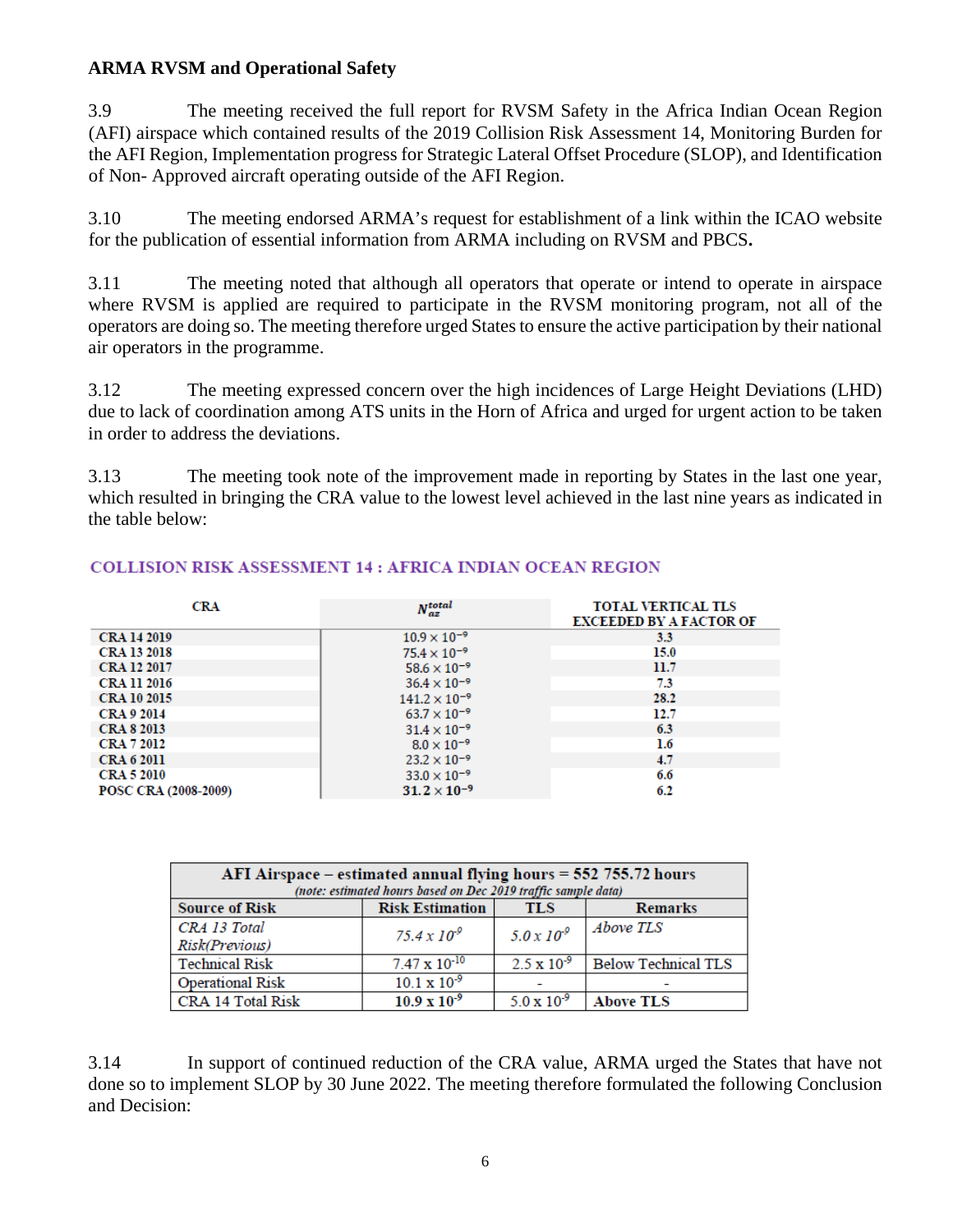#### **Draft Conclusion 4/07: Attainment of the AFI RVSM Airspace Target Level of Safety.**

*That, in order to attain the Target level of Safety in AFI RVSM Airspace,*

- *a) States that not already done so to ensure that operators establish and comply by 31 December 2021 with Long Term Height Monitoring Requirements as per Annex 6 Standards and provide evidence to the ARMA; and*
- *b) ICAO to engage States in the Horn of Africa to address the high level of Large Height Deviations (LHD),*

## **Draft Decision 4/08: Establishment of an ARMA Publication website**

*That, in order to improve access to ARMA information, ICAO to establish a webpage link with the ARMA website to enable Stakeholders to have easy access to the RVSM and PCBS information.*

#### **AFI Performance Based Communications and Surveillance**

3.15 The meeting was updated on the status of implementation of the AFI Performance Based Communications and Surveillance (AFI PBCS) and recalled the APIRG/23 Decision 23/06 on the Establishment of PBCS team and implementation of PBCS in the AFI region.

3.16 The meeting noted that States were lacking capacity in the area of PBCS implementation. The need to nominate appropriate experienced experts to form the implementation team was emphasized.

#### **AFI SAR Implementation and development of the SAR Plan**

3.17 The meeting was updated on status of implementation of the AFI Region Search and Rescue (SAR) system as well as implementation of the action plans developed from the interregional SAR workshops held at Shalala, Oman in 2019 and virtually on 8-9 October and 12 November 2020. The meeting noted the low level of participation of the AFI States in the Satellite Aided Distress Tracking System. States are therefore urged to participate in the planned awareness workshop to be hosted by the Joint Workshop Group (JWG). The meeting was also informed of the establishment of a project team to develop an AFI Regional SAR Plan, which have completed the development of the first draft. The meeting therefore formulated the following Decision:

## **Draft Decision 4/09: Improvement of Search and Rescue Services in the AFI Region:**

*That, in order to have an improved and harmonized implementation of the Search and Rescue Services in the AFI region:*

- *a) The AFI SAR Plan in Appendix 5 is endorsed; and*
- *b) States urged to harmonize their National SAR Plans with the Regional SAR Plan once implemented.*

## **ASCAAR**

3.18 The meeting was informed that the ASCAAR project had reached the trial stage and was ready for implementation. The trial, planned to commence on 7 October 2021, will run for sixty (60) days to be followed by the implementation on 2 December 2021 if no adverse challenges are encountered. AFI States were urged to actively participate in the trial and compile data on any challenges observed during the period. The State Focal Points were encouraged to coordinate with the respective Participating Area (PA)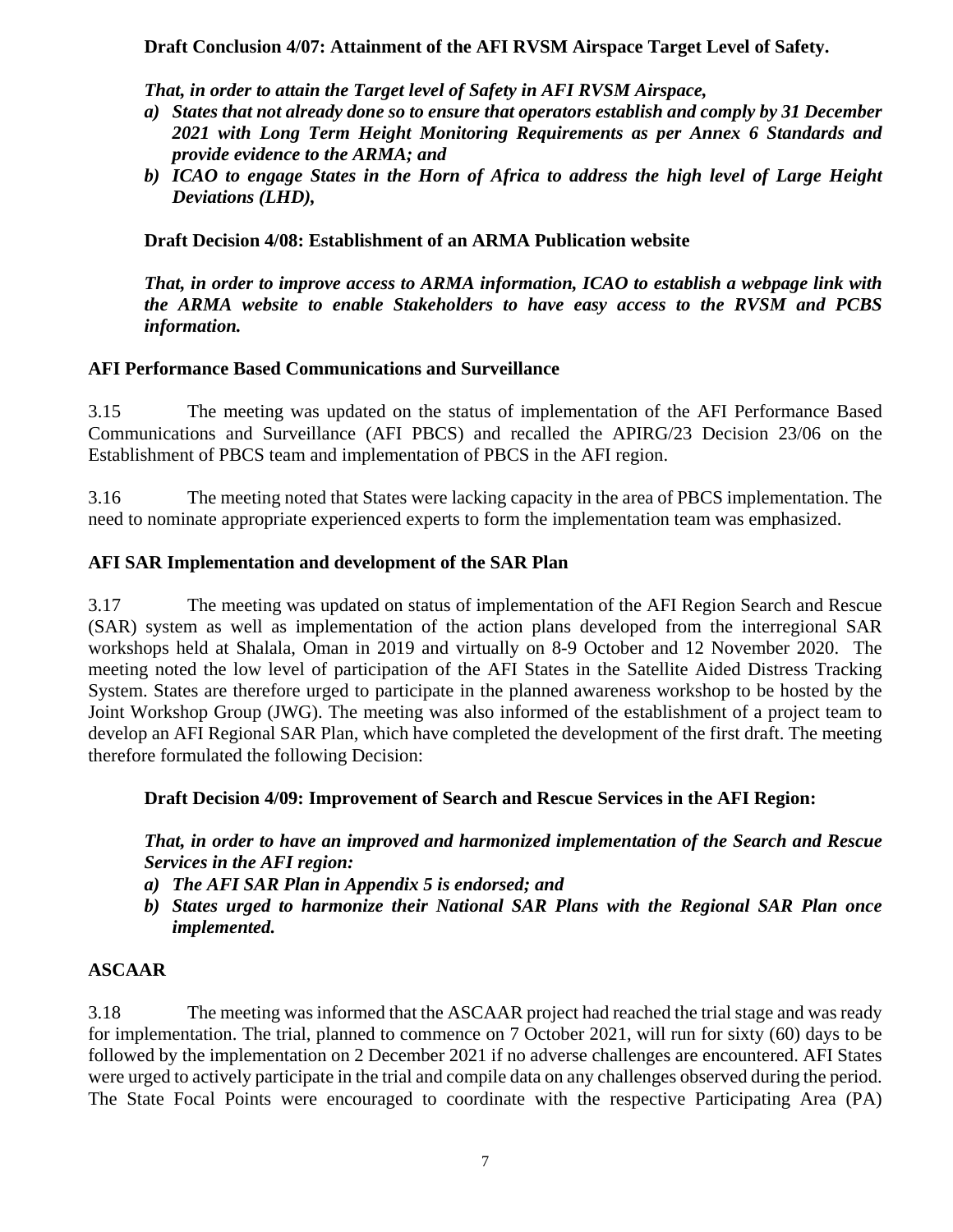coordinators to ensure effective implementation. The meeting therefore formulated the following Conclusion:

## **Draft Conclusion 4/10: Implementation of the AFI SSR CMP**

*That, in order to ensure the smooth implementation of the adopted AFI SSR CMP, States to promote awareness to all stakeholders on the AFI SSR CMP in preparation for the proposed implementation date of 2 December 2021.*

## **ATS Competency Study**

3.19 The meeting was updated on the status of the ATS Competency Study (ATSCS), noting that the issue of ATC competence still warranted special attention. The report indicated that during the study a survey tool was developed to collect data from selected stakeholders, which included air navigation service providers, pilots and air traffic controller professional bodies. The level of response to the survey was low with only four responses received from ANSPs and no response from the pilot and air traffic controller professional bodies, as well as none from the Aviation Training Organizations (ATOs). The meeting was informed that the project team decided to review the survey tool taking into account lessons learnt during the pandemic period and recirculate it to the target groups. The meeting therefore formulated the following Conclusion:

## **Draft Conclusion 4/11: ATS Competency Study (ATSCS)**

*That, in order to enable the completion of the ATS Competency Study (ATSCS), States are urged to coordinate the response of their ANSPs to the survey questionnaire already sent out.*

#### **PBN Implementation**

3.20 The Performance-Based Navigation (PBN) is one of the highest priority for air navigation. The implementation starts with the development of a National PBN Implementation Plan (NPIP) by each State prior to the development of flight procedures, including Continuous Climb Operations (CCO) and Continuous Descent Operations (CDO). PBN is also a key enabler of the aviation System block upgrades (ASBU). The meeting however noted the low progress of implementation in the region resulted from lack of a harmonised approach, due to expired regional implementation timelines. The meeting therefore encouraged States to take opportunity of the current low traffic condition to implement CCO/CDO.

3.21 The meeting recalled the role of AFI Flight Procedure Programme (AFPP) for the PBN implementation of PBN. The meeting noted the financial challenges the AFPP is encountering due to nonpayment of contributions. The meeting therefore urged States to establish effective mechanisms ensuring their contributions to the AFPP.

3.22 The meeting also noted that timelines set by APIRG for the implementation of the RNAV/5, RNP/4 and RNP/2 in the Enroute sector had expired. The need to review timelines and provide a forum for the process to ensure a harmonized approach for the implementation were emphasized. The meeting therefore formulated the following Conclusion and Decision.

**Draft Conclusion 4/12: Optimization of the ATS Route Structure in the AFI En-Route Airspace**

*That, in order to optimize the ATS route structure in the AFI En-route airspace and foster the harmonized implementation of the RNAV/5, RNP/4, and RNP/2:*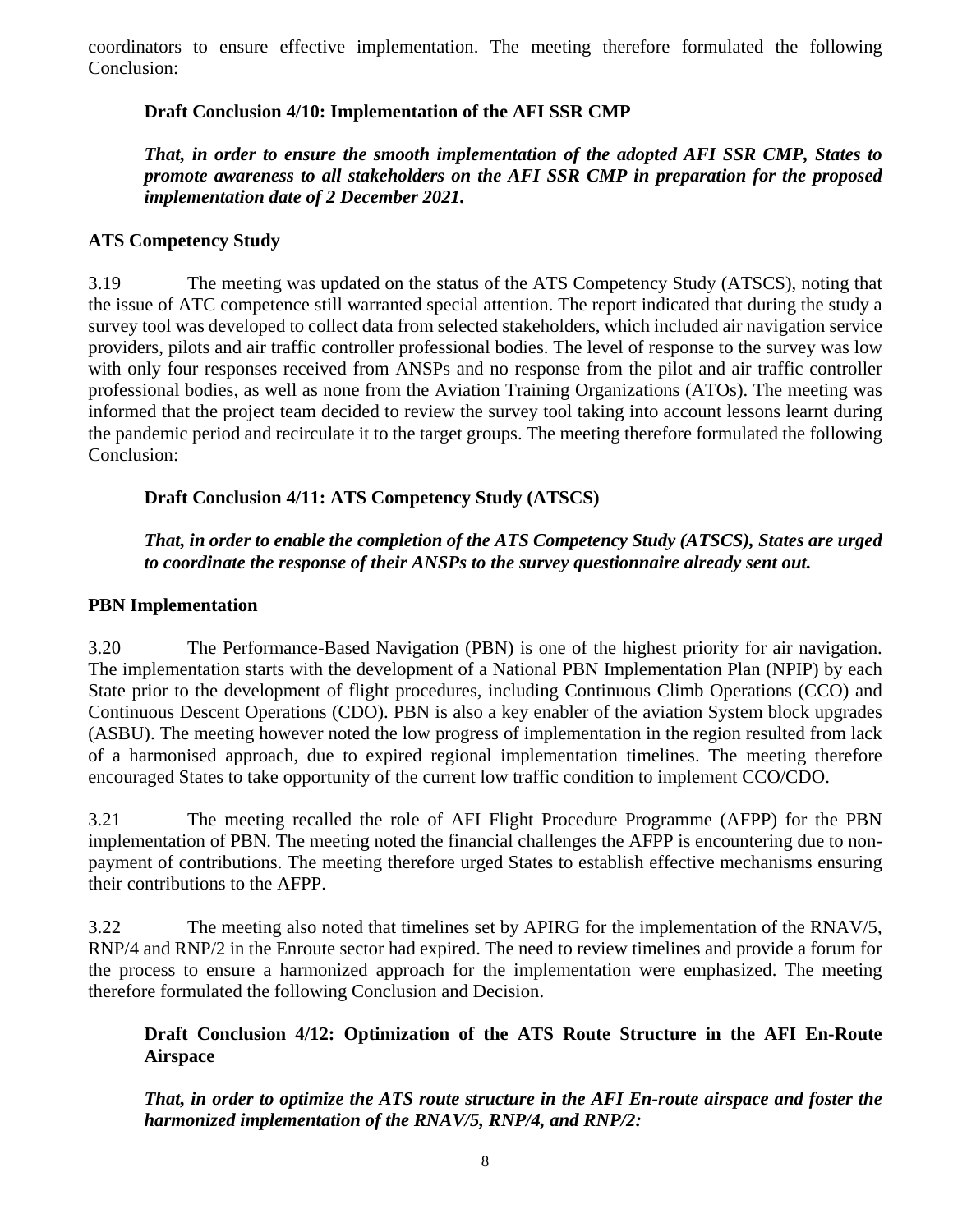- *a) States/ANSPs, IATA and AFRAA to collaborate and conduct a survey of aircraft equipage in the AFI region to facilitate RNAV/5, RNP/2 and RNP/4 planning decisions by 31 March 2022;*
- *b) States in coordination with ICAO, IATA, AFRAA and the AFPP identify trunk routes connecting major city pairs in the upper airspace and transit to/from aerodromes for RNAV/5, RNP/2 and RNP/4 implementation by 31 October 2022;*
- *c) ICAO Regional Offices and AFPP conduct a workshop by end of June 2022 on RNAV/5, RNP/2 and RNP/4 airspace concept design and assist States in developing capacity for required RNP regulatory approvals and in the implementation activities, for a safe and timely RNP implementation in the AFI region.*

#### **Draft Decision 4/13: Improved PBN Implementation**

*That, in order to improve the continued implementation of PBN and foster the harmonized implementation approach,* 

- *a) AFPP and ICAO Regional Offices to conduct a CCO/CDO implementation survey.*
- *b) States that have not already done so, to confirm their CCO/CDO implementation status by providing to the respective ICAO Regional Offices copies of published procedures.*

#### **Formalization of SAT Structure and Handbook**

3.23 The meeting took note of the reviewed Terms of Reference of the South Atlantic (SAT) Steering Group (SSG), SAT Implementation Management Group (IMG) and SAT Oversight Group (SOG). The meeting was informed that the SAT Group agreed in principle for a formal SAT meeting to be held by 31 October 2021. The meeting urged AFI SAT States to participate in the SAT/25 meeting and take part in the critical decisions relating to election and priority projects of the SAT Group. The meeting therefore formulated the following Conclusion:

#### **Draft Conclusion 4/14: Adoption of a Formalized SAT Structure and Handbook**

*That, in order to establish and operationalize a formalized structure for the provision of ATS improvements over the entire South Atlantic:*

- *a) The SAT structure and Handbook in Appendix 6 to this report is endorsed as the governance framework for the SAT Group; and*
- *b) AFI SAT States are urged to nominate qualified experts for the SSG, IMG and SOG chair and vice-chair positions by providing a nomination letter including the Curriculum Vitae (CVs) of those nominated to SAT positions.*

#### **Civil/Military Cooperation and Coordination**

3.24 The meeting noted that the cooperation between the civil and military agencies is an integral component in fostering civil aviation growth; this cooperation is an enabler in all the five ICAO strategic objectives.

3.25 The meeting recalled the APIRG/23 Conclusion 23/08, which required ICAO to conduct an awareness Civil/Military workshop by end of April 2021. The meeting was updated on the outcomes of the civil/military cooperation and coordination workshop held on 27-29 April 2021, and noted the need for AFI States to provide feedback on the status of implementation by 26 August 2021.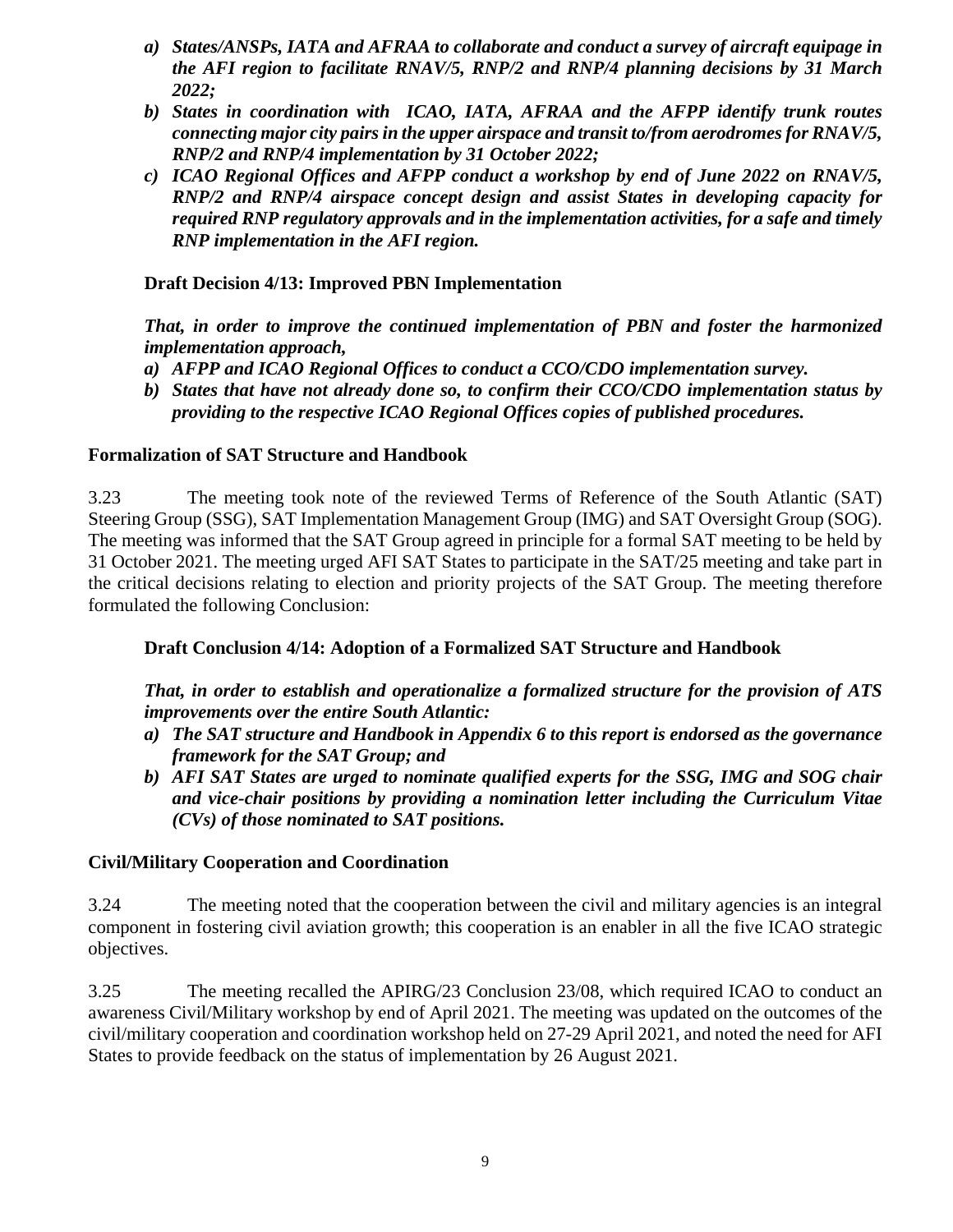3.26 Noting the importance of cooperation at the highest States level, the meeting encouraged the AFI States to consider forming national high-level civil-military aviation cooperation policy Board-Civil / Military Cooperation Committees as a matter of urgency.

3.27 The meeting was further informed on the benefits of the implementation of Flexible Use of Airspace (FUA) and noted the importance to expedite the development of coordination procedures between ATS and Military units in order to promote improved capacity and efficiency.

3.28 The meeting took note of the large area covered by Special Use Airspace (SUA) in the region; and the usage of existing SUAs including prohibited areas, restricted areas, and danger areas.

3.29 The meeting therefore urged States to support the implementation of FUA by considering the review of the national airspace structures in order to publish the actual usage as well as reduce the vertical limits, dimension and numbers of SUA. The meeting therefore formulated the following Conclusion:

## **Draft Conclusion 4/15: Enhanced Implementation of Civil/Military Cooperation**

*That, in order to promote a harmonized implementation of the provisions of the Manual of Civil/Military Cooperation in ATM (Doc 10088) in the AFI region:*

- *a) States to conduct national awareness seminars, workshops, joint planning and provision of services where necessary on Civil/Military cooperation;*
- *b) States to request ICAO Regional Offices assistance where necessary in the implementation of specific Civil/Military activities and programmes;*
- *c) States to review the existing Special Use Airspaces (SUA) in order to facilitate the implementation of FUA; and*
- *d) States to engage with the concerned military authorities in order to improve availability of FUA, based on flight plannable directs post implementation data.*

## **ATM Coordination**

3.30 The meeting was updated on the outcome of the Air Traffic Management (ATM) Coordination Meeting held virtually from 28 June to 2 July 2021.The meeting noted the numerous outstanding actions pending from previous coordination meetings and urged concerned States to expedite the implementation.

3.31 The meeting noted the report from Mauritius on the ongoing airspace upgrade with the implementation of free route airspace within the Mauritius Flight Information Region (FIR).

3.32 The meeting also noted that there is still a high level of coordination failures resulting in Large Height Deviations (LHD) in the intersection region between AFI and MID regions (the Horn of Africa) and urged the concerned States to consider the importance of their participation in coordination forums as a mean to eliminate the unsafe conditions.

## **Implementation of Tactical Action Group (TAG) Recommendations**

3.33 The meeting noted with concern the low level of implementation of recommendations from TAG/11 and TAG/12 meetings held in 2019 and 2020 and urged concerned States to consider the importance of expediting the implementation of the recommendations. The meeting adopted the proposed Action Plan in as presented in the working paper on TAG.

## *Aerodrome Operations (Safety, Capacity and Efficiency)*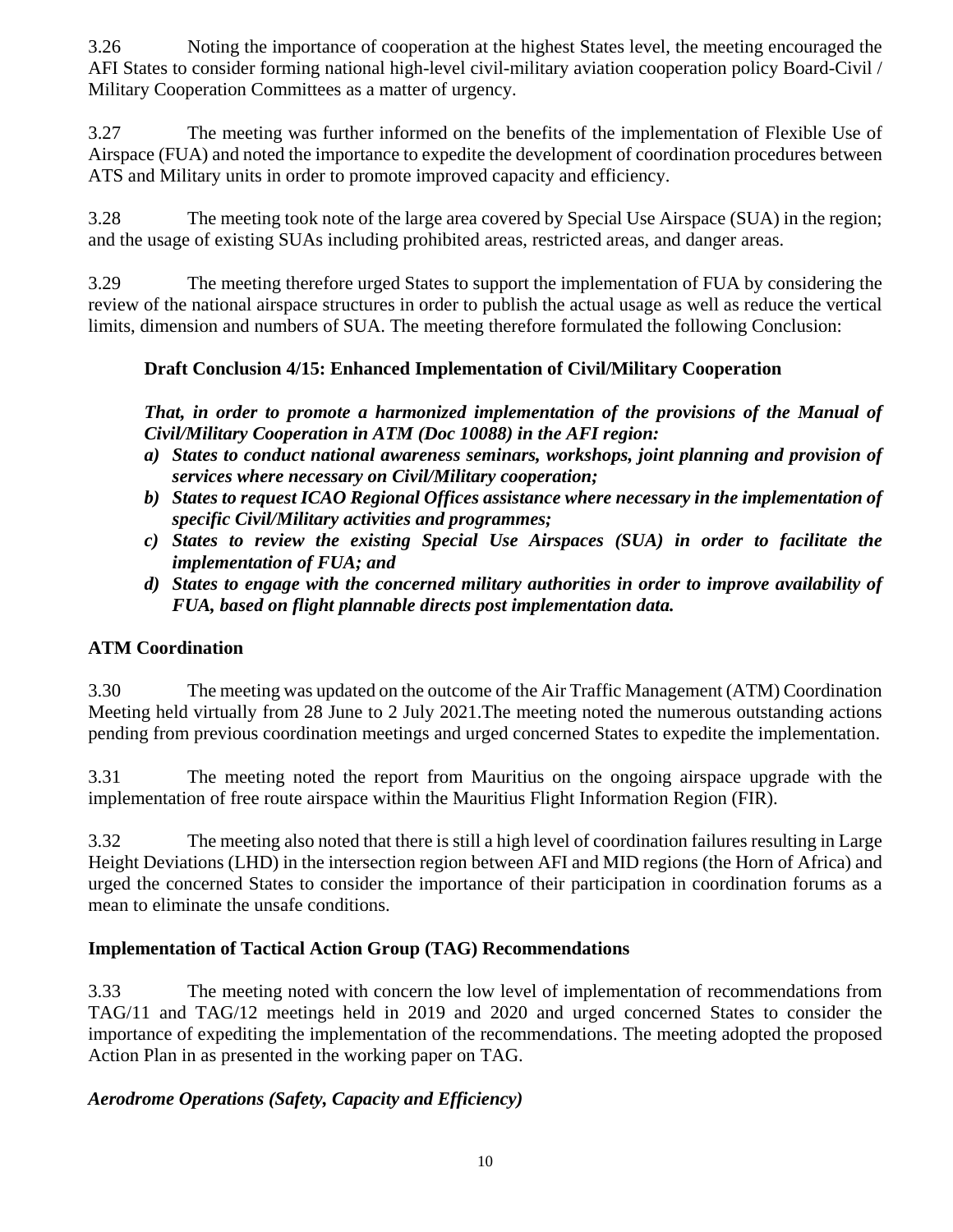## **Status of implementation of Aerodrome Operations Projects and ASBU Modules**

3.34 The meeting was updated on the status of implementation of Aerodrome Operations and ASBU modules projects (**Appendix 7**). The meeting noted the progress made by Aerodrome Operations Project Teams in drafting of Project documents. It was observed that whereas some of the project documents had been developed and were meant to go through all the steps for formalization before submission to APCC for consideration.

3.35 The meeting encouraged States and team members to consider continuous meetings as new normal ways of working for the successful completion of projects. The meeting urged Project team to consider having regular meetings. With regard to the slow progress in the implementation of ADCM, the meeting requested the Regional Offices intervention through workshops and other related activities.

# **GRF Implementation Monitoring**

3.36 The applicability date of the Global Reporting Format (GRF) was recalled. To create awareness and support States actions on GRF implementation, a number of seminars, webinars and workshops had been conducted at the global and regional level. The meeting was informed of the planned GRF Dry Runs at State and regional level.

3.37 The meeting was informed of the a GRF implementation monitoring tool and map developed, based on GRF Implementation Action Plan and the actual implementation status provided by States to the ICAO Regional Offices. The meeting therefore agreed on the following draft conclusion:

## **Draft Conclusion 4/16: GRF Implementation and Monitoring**

*That, in order to ensure effective implementation of GRF, States to continuously update ICAO Regional Offices on the status of the implementation including the encountered challenges.*

## **Implementation of ACDM**

3.38 The meeting noted the importance of real time operational information sharing among all the airport stakeholders for the Collaborative Decision Making (CDM). The ACDM implementation at an airport reduces airlines operating costs attributed to fuel burn and delays. This can be achieved through the establishment of an information sharing/CDM platform and/or the review of coordination procedures among airport's stakeholders, in order to break down the silos. Training and sensitization are also critical for ACDM implementation.

3.39 The meeting recalled the APIRG/23 discussions on CANSO's initiative on the Air Traffic Flow Management (ATFM) and A-CDM. The meeting took note of the importance of the MOMBASA AFI ATFM ROADMAP as one of the pillars to achieve seamless operations concept and A-CDM implementation. The meeting therefore formulated the following draft decision:

# **Draft Decision 4/17: Implementation of the ACDM**

*That, in order to foster the implementation of A-CDM, ICAO Regional offices to organize workshop(s) on ACDM by 31 March 2022 and encourage States to participate*.

**Panel – The 3As - Building Back Better**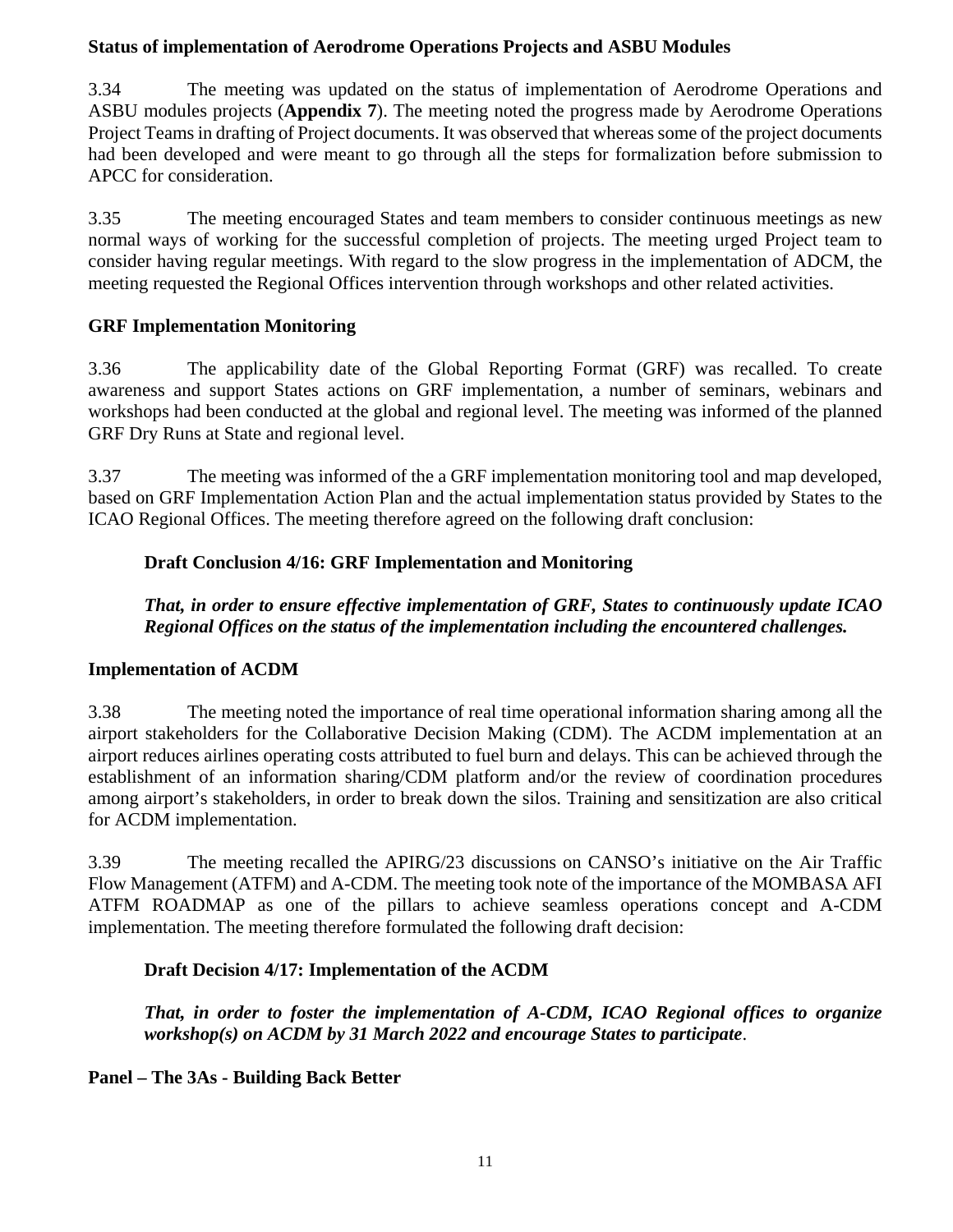3.40 The AAO-SG/4 introduced a panel session as a novelty and provided a platform for harnessing directly the inputs of CEOs and senior managers of industry and service providers as crucial inputs into the planning and implementation of air navigation systems in the AFI region. The Subgroup highlighted the interdependency of the Air Navigation System key role players and their economic and operational sustainability of the aviation industry.

3.41 The Subgroup emphasized that the 3As (Airlines, Airports and Air Navigation Services) have the biggest resource burden in that they are responsible for planning and implementing the Air Navigation system infrastructure equipment, investment, technical and operations, financial and human resource. The panel discussion was therefore to hear from the 3As challenges in implementing Plans to Build Back Better in the post COVID-19 period. The intended outcome of the panel was to give pointers to the AAO-SG on the needs of the 3As into future planning and implementation requirements ensuring regional harmonization, seamlessness and interoperability.

3.42 The panel comprised of Airspace Users (Kenya Airways, Delta Airlines), The Zambia Airports Co. Ltd, ASECNA, Air Traffic and Navigation Service of South Africa, Ghana Airports Company Ltd, and was moderated by the Director General of Rwanda Civil Aviation Authority and the ICAO WACAF Regional Director. From the panel discussions, the meeting agreed on the following draft Conclusion:

#### **Draft Conclusion 4/18: Building Back Better Air Navigation Systems**

*That, in order to build-back-better air navigation systems, ICAO organize seminars on innovations, emerging technologies and business models with leverage on the benefits of Artificial Intelligence, Big Data and digitalization, etc. in order to modernize the provision of air navigation systems and services in the region and support the Yamoussoukro Declarations, SAATM and AfCFTA objectives.* 

#### **Draft Decision 4/19: Building Back Better Air Navigation Systems**

*That, in order to build-back-better air navigation systems, the AAO-SG to consider methodology of conducting study on the impact on the provision of air navigation services in the region as a result of the concept of working remotely; determine safety and efficiency of operations as well as benefits, challenges, social and economic impact of new working arrangements.*

3.43 The meeting acknowledged the usefulness of the panel and agreed to consider similar forum for future meetings.

## <span id="page-15-0"></span>**AGENDA ITEM 4: AFI AIR NAVIGATION PLAN (DOC 7474)**

4.1 The meeting recalled that the APIRG/22 Meeting held in Accra, Ghana, from 29 July to 2 August 2019, in its Conclusion 22/20 endorsed the final Draft of Volume II of the AFI ANP; and requested States to provide timely inputs to Volume III of the AFI ANP once circulated, while complying with the established procedures for further amendments of the AFI ANP Volumes I and II. The meeting was informed that the approved Volume I and Volume II which is available on the ICAO ESAF and WACAF Regional Offices websites: [\(https://www.icao.int/WACAF/Pages/AFI-eANPs.aspx and](https://www.icao.int/WACAF/Pages/AFI-eANPs.aspx%20and) [https://www.icao.int/esaf/Pages/default.aspx\)](https://www.icao.int/esaf/Pages/default.aspx), lacked vital information to be provided by States.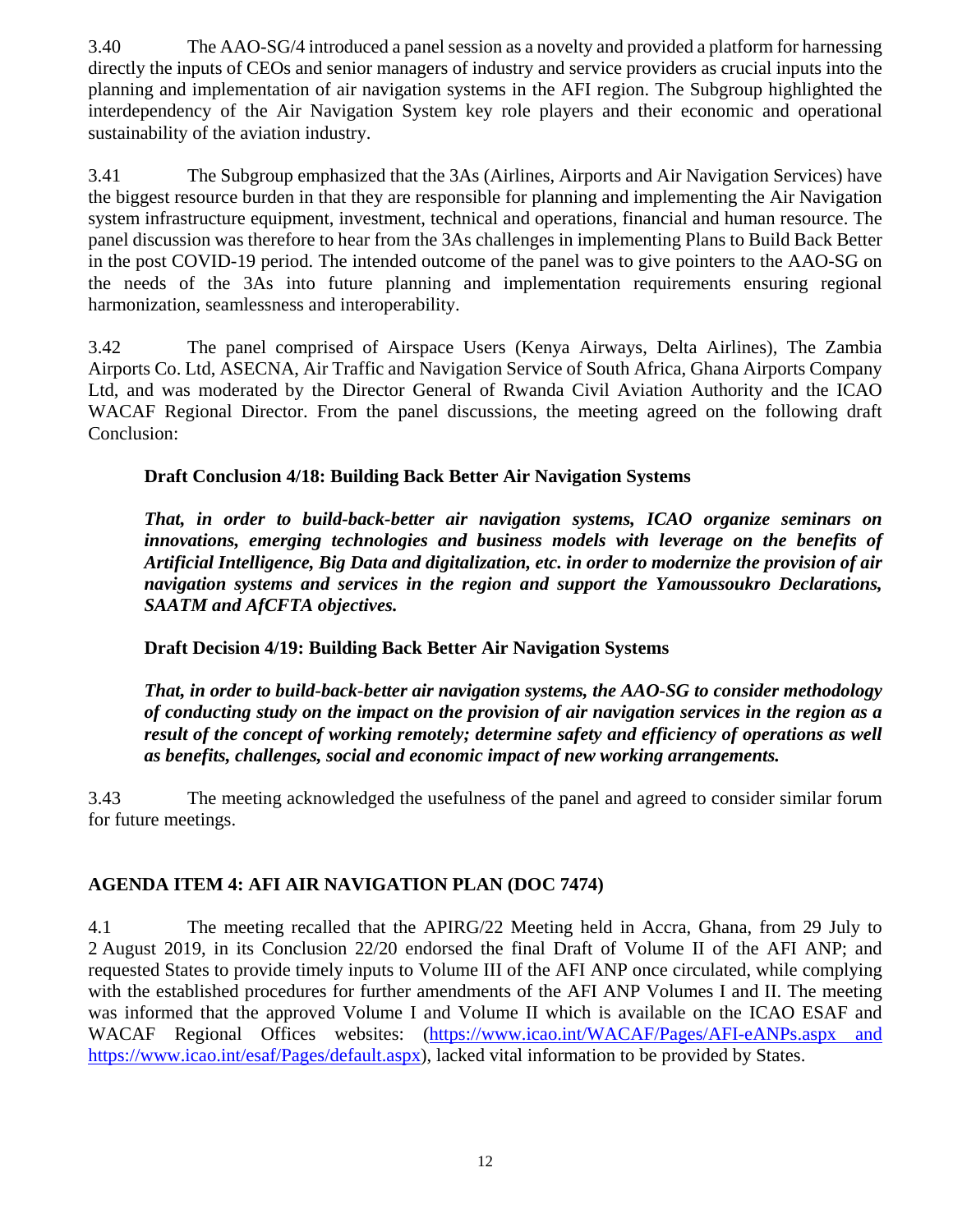4.2 The meeting also recalled that the structure for the Sixth Edition (6<sup>th</sup> Edition) of the GANP with the updated ASBU framework available on<https://www4.icao.int/ganpportal/> provides for need to amend regional priorities for ASBU implementation to align them to the amended ASBU elements.

## **Implementation of sixth Edition of the GANP within the AFI Region**

4.3 The meeting was appraised on the new changes to the sixth Edition (6<sup>th</sup> Edition) of the Global Air Navigation Plan including but not limited to the format as well as its content [Basic Building Block (BBB) Framework, revised Threads; replacement of Performance Improvement Areas with three new groups; new, amended and re-structured modules]. The other introductions are categorisation of the ASBU Threads into three overarching groups namely Operational, Information and Technology.

4.4 In view of the new developments in the GANP while being cognitive of the need to foster understanding of the provisions of the GANP by States and Industry, there is a need for a sensitization by the ICAO Regional Offices for capacity building. The meeting noted that due to the lack of information or data from States, the AFI Region continues to fail in publishing regional status of implementation of the ASBU Modules. In Addition, the set of Air Navigation Report Forms (ANRFs), which, were adopted by APIRG to be used by States in reporting the status of ASBU implementation, was reported to be difficult to use. The meeting therefore formulated the following Decision:

## **Draft Decision 4/20: Implementation of sixth Edition of the GANP within the AFI Region**

*That, in order to foster the implementation of the Global Air Navigation Plan:*

*a) ICAO Regional Offices to conduct a sensitization workshop on the provisions of the sixth Edition of the GANP by 30 June 2022, and*

*b) ICAO Regional Offices to conduct a workshop on ASBU by 30 August 2022.*

# <span id="page-16-0"></span>**AGENDA ITEM 5: AFI AIR NAVIGATION DEFICIENCIES DATABASE (AANDD)**

5.1 The meeting recalled that the APIRG/23 through Conclusion 23/32 had endorsed the revised minimum reporting areas as well as encouraged the secretariat to expedite the completion of the upgrade of the AANDD tool. The meeting urged States that are yet to do so, to provide ICAO Regional Offices with the names of the State Focal points as a matter of urgency. The meeting was updated on the ongoing development of the web-based database platform as well as the preparation of the planned training.

## <span id="page-16-1"></span>**AGENDA ITEM 6: TERMS OF REFERENCE (TOR), COMPOSITION AND FUTURE WORK PROGRAMME OF THE AAO SUB-GROUP**

6.1 The Sub-Group reviewed its Terms of Reference (ToR), with the objective of identifying areas for improvement to effectively support additional activities being undertaken by the Group and for recommendation to APIRG. Following deliberations on the matter, the Group agreed that there was no justification for changes or modifications to its ToR, The Sub Group in addition updated its Work Programme as per **Appendix 8**.

## **Draft Decision 4/21: Future Work Programme of the AAO Sub-Group**

*That the Work Programme of the AAO-SG is endorsed as attached in Appendix 9.*